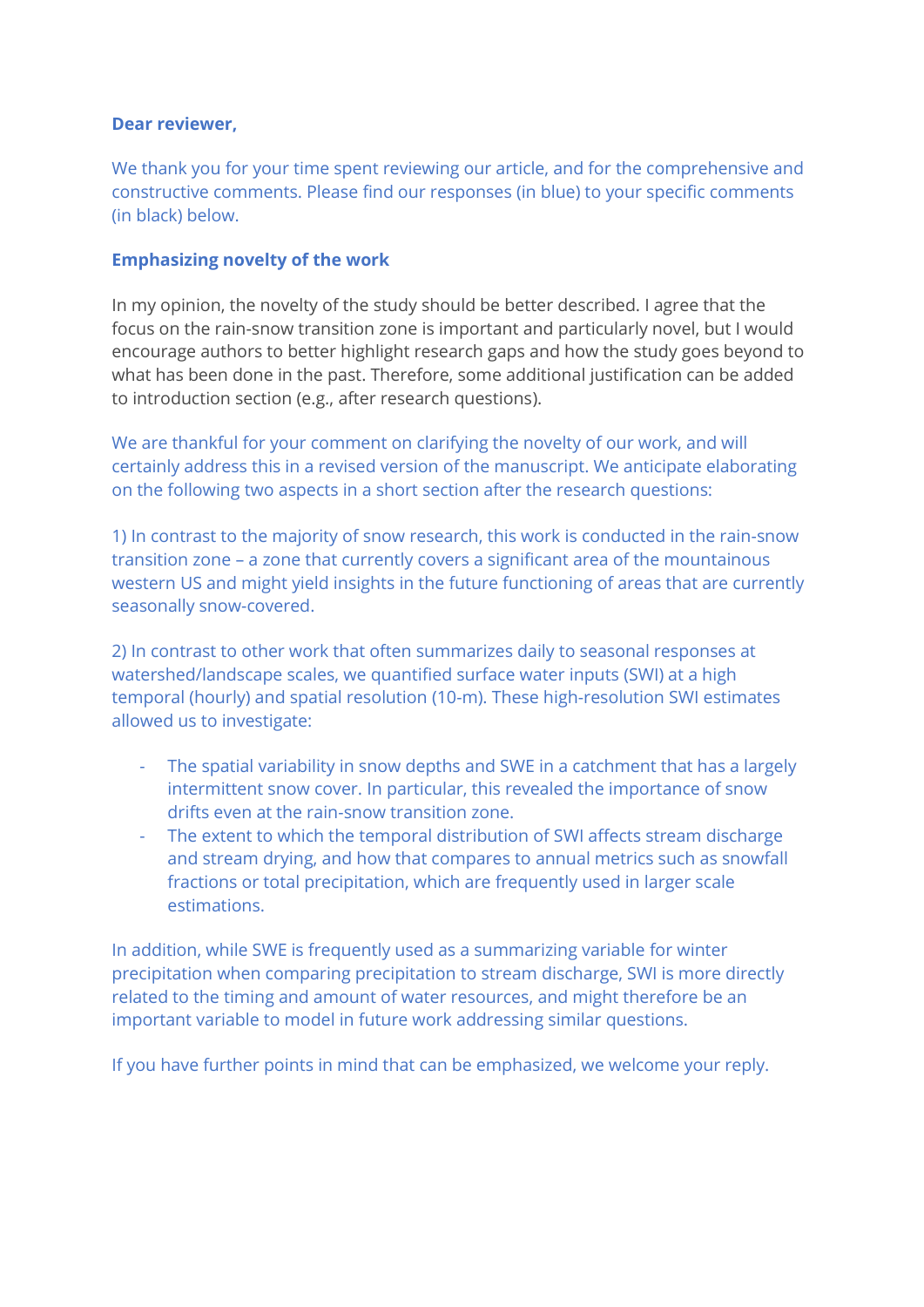### **SWI and model description**

Although authors used frequently applied iSnobal/AWSM model, which is well enough described in the literature, it would be good to provide the reader with more specific information about generating snowmelt runoff, which is specifically important for SWI calculation. For example, how does the model calculate snowmelt? For rain-on-snow situations, is the rainwater directly added to SWI at the specific time or is it temporarily stored and delayed in the snowpack? Does model account for refreezing? Does model consider sublimation from snowpack and canopy interception? These details are not fully described in the current manuscript, but I think they might help the reader with better understanding of how the SWI were calculated.

We recognize that our description of SWI was rather brief, and that adding more information on how SWI is generated in the model will be helpful for the reader without referring to other articles. We will add this information to the revised manuscript and will be sure to cover the topics mentioned in your comment. Below you find the answers to the questions posed in your comment, which hopefully gives some insight into what a description might include in the revised manuscript.

### 1) How does the model calculate snowmelt?

iSnobal solves each component of the energy balance equation for each model time step using the best available estimations of forcing inputs. Melt occurs in a pixel when accumulated input energy is greater than the energy deficit (i.e. cold content) of the snowpack.

# 2) Is the rainwater directly added to SWI at the specific time or is it temporarily stored and delayed in the snowpack?

Rainfall is only directly accounted as SWI when it occurs over bare ground. During rainon-snow events, it is included in the energy and water balances. If the energy deficit in the snowpack is exceeded, this results in snowmelt and thus, SWI, but it will be counted as "SWI from snowmelt", because it did not occur over a bare ground pixel.

#### 3) Does the model account for refreezing?

Yes. In order for runoff (i.e., SWI) to occur, the accumulated melt and liquid water content from the previous hour must exceed a defined threshold. Otherwise, the sum of current hour melt and previous hour liquid water content will be carried over into the next hour. If that hour's input energy conditions are negative, that liquid mass is refrozen into the column.

4) Does [the] model consider sublimation from snowpack and canopy interception? Yes and no. Sublimation from the snow surface is computed and combined with the other mass loss processes (evaporation and condensation) as a model output term. As for canopy interception, iSnobal only predicts snowpack on the ground and is not a comprehensive land surface model. Interception must be handled a priori when developing the model forcing input. Although not accounting for the latter introduces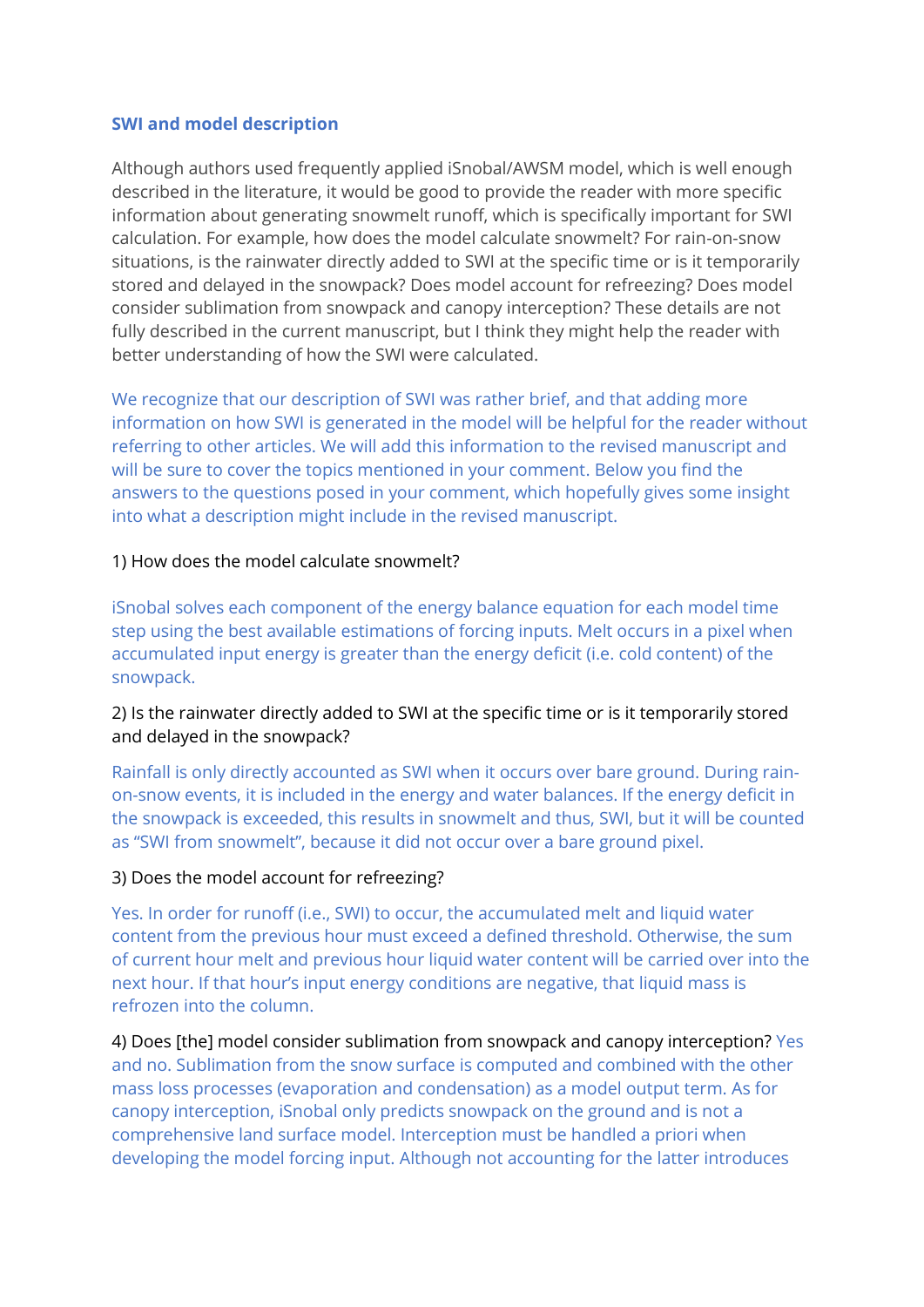some uncertainty, we expect this to be small with the vegetation types in Johnston Draw.

### **Single lidar observation and poor model performance in WY2011**

L 197: As authors correctly stated, the use of only one lidar survey to describe the snowpack spatial distribution for all study years brings some uncertainty. I see the point that the topography is the main control of snowpack variability. Nevertheless, the meteorological controls might be important as well, such as wind speed and direction influencing snow redistribution and accumulation on leeward sites of slopes. What is the prevailing wind direction? And was it same for all years during snowfall events (and thus likely causing same snowpack distribution)? I would like to see a bit more discussion related to the topic.

# We investigated these points further (see below), and will add this discussion to the text of the revised manuscript.

Table 2, Fig. S4: The model performance for north-facing stations and in the "Upper region" (Table 2) in the water year 2011 is relatively poor when comparing simulated and observed SWE values. In addition, even for one single station, simulations for some years are well enough, while this is not the case for another years (e.g., jdt1 and jdt4). Is there any explanation for both temporal and spatial differences in model performance? How confident are observed SWE data for individual stations?

We agree that using a single lidar survey observation raises the question if this observation is truly representative of the snowpack distribution during all years. To address this concern, and to further investigate differences in model performance between years, we now calculated the average wind directions, wind speeds and snow densities for all events during which the snowfall fraction was higher than 0.2 (i.e., 20%) in each year. We used the observational wind speeds and directions from wind-exposed station jdt124, which is located close to the top of the catchment, because this station is most representative of wind along the ridge/scour zone. We computed the averages by considering the impact of each event equally, but also by calculating a weighted average based on the amount of precipitation and snowfall fraction (Table R1.1). We also included a summary of the wind speeds and directions during the 2004-2014 data record for the entire period and during storms and storm-free periods (Figure R1.1).

We suspect that the combination of a higher snow density (stronger cohesion of snow particles) and lower wind speed (less energy for transport) in 2011 compared to 2009 might have led to less wind-redistribution of snow in that year. This might explain the strong underpredictions of snow depths at north-facing and high-elevation sites (jdt3, jdt4, jdt5 and jdt124b). This effect would have been exacerbated compared to 2014 because snowpacks in 2014 were much shallower. Since NSE values are based on squared errors, the divergence between the simulated and observed higher snow depths in 2011 would have resulted in a relatively lower performance in that year.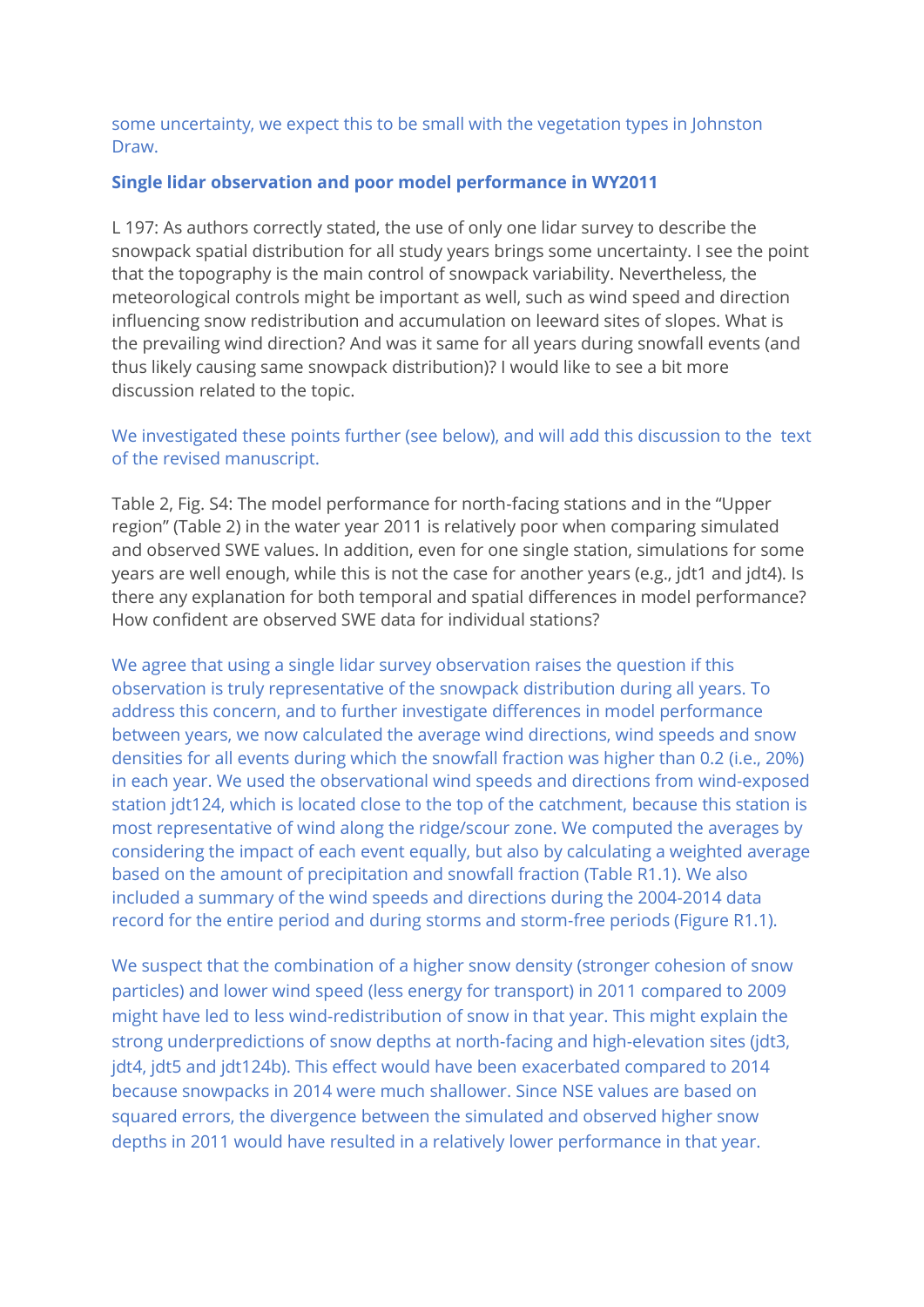**Table R1.1**: Average and weighted average of snow densities (Density, simulated) and wind speed (W<sub>s</sub>, observed) and direction (W<sub>d</sub>, observed) during events with an average snowfall fraction of more than 0.2 for each water year.

|           | Average                         |                    |             | Weighted average                 |                    |                    |
|-----------|---------------------------------|--------------------|-------------|----------------------------------|--------------------|--------------------|
| <b>WY</b> | <b>Density</b><br>$(kg m^{-2})$ | $W_{s}$<br>$(m-1)$ | $W_d$<br>o۱ | Density<br>(kg m <sup>-2</sup> ) | $W_{s}$<br>$(m-1)$ | $W_{\rm d}$<br>יס' |
| 2005      | 124                             | 4.1                | 187         | 162                              | 4.8                | 202                |
| 2009      | 102                             | 5.6                | 245         | 102                              | 6.5                | 252                |
| 2010      | 24                              | 6.6                | 269         | 45                               | 8.1                | 272                |
| 2011      | 117                             | 5.5                | 232         | 122                              | 5.7                | 246                |
| 2014      | 115                             | 6.0                | 258         | 126                              | 6.1                | 266                |



Figure R1.1: Wind roses for stations jd125 (near the catchment outlet), 124 (near the ridge) and jdt3b (a mid-elevation station on the south-facing slope), compiled with data from 2004-2014 (Godsey et al., 2018). The left-hand column includes all measurements, whereas the center and right-hand column only include measurements during storms and storm-free periods, respectively. White indicates higher (> 10 m s<sup>-1</sup>), orange intermediate (5-10 m s<sup>-1</sup>) and brown lower (0-5  $\text{m s}^{-1}$ ) wind speeds.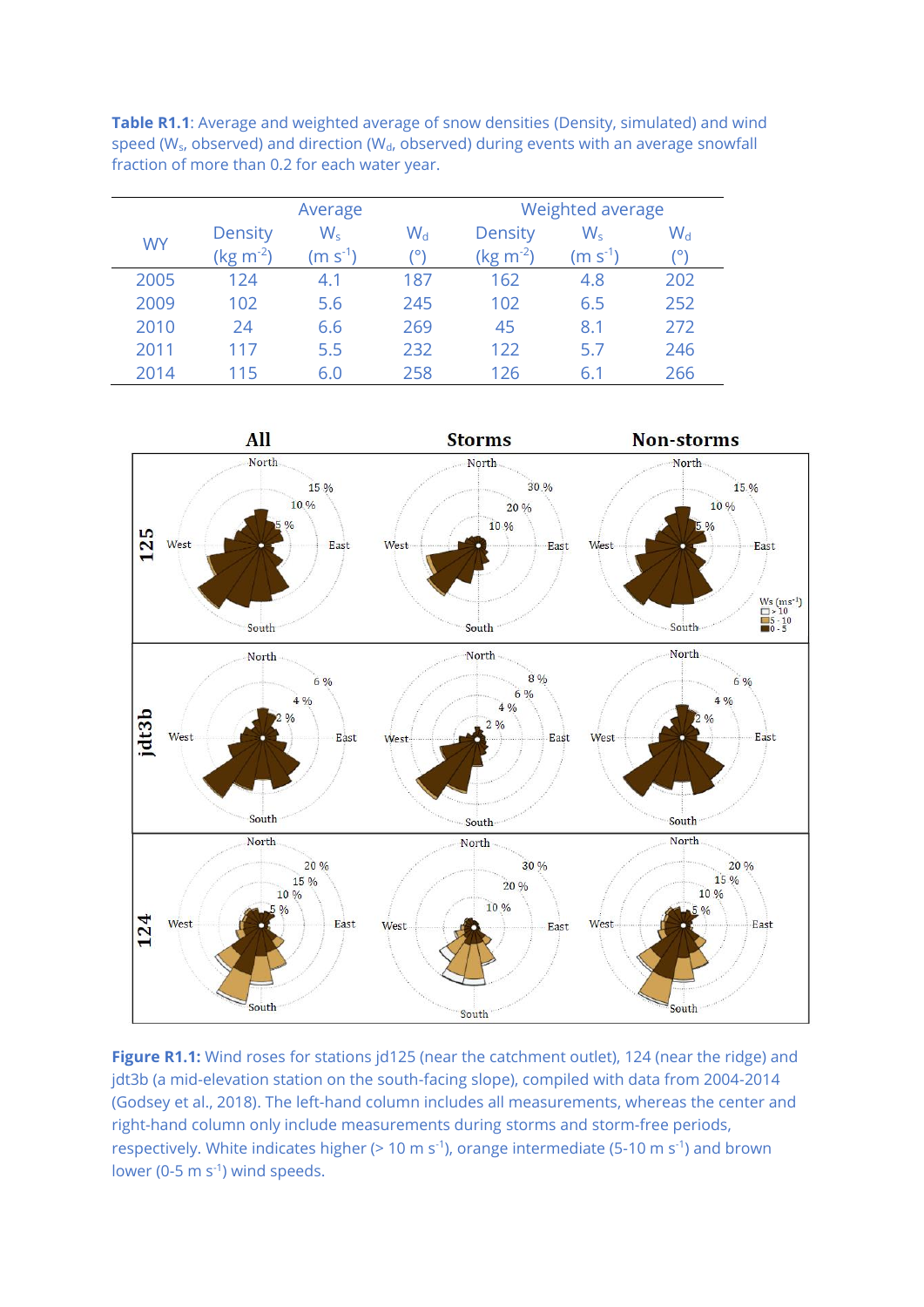The snow density, wind speed and wind direction values in 2005 suggest that perhaps, the 2005 simulations might diverge the most from the lidar-derived snow observation in 2009. However, these potential differences will have gone unnoticed because there was only location that recorded snow depths in that year, for which the model performed relatively well (NSE: 0.83). We think that these additional values give more insight into differences between years, and we will describe these in the revised manuscript. The varying performance for simulations at lower stations (jdt125 and jdt1) remains unsolved. We suspect that this might be related to inaccuracies in calculating the phase of precipitation, which would most strongly affect lower elevations at which the phase shifts more often from rain to snow.

We would like to emphasize that despite the low performances for some years and locations, the normalized snow depths were largely acceptable (only five out of 40 year/location-combinations had an NSEnorm value below 0.5), which lends confidence that the simulation of ablation and accumulation processes in the model is reasonable.

Regarding the question of how much certainty we have in SWE observations at individual stations: firstly, because only snow depths are available and not SWE, we know that differences in snow density could introduce mismatches between the observed and simulated depths (explained in the manuscript in L385-388). However, in one year at one station, the predicted snow depths were up to 30 cm lower than the observed snow depths, which clearly exceeds estimated offsets due to snow density. Secondly, differences might be introduced because the footprint of the sensor and the cell-size of the model don't match. As installed, the sonic depth sensors have a footprint of ~1-3 m, whereas the simulated snow depths reflect a 10-m resolution grid cell. This is also mentioned in the manuscript L383-385.

### **Yearly snowfall fractions as a metric**

The conclusion that the snowfall fraction is not correlated to annual runoff or day of stream drying is certainly important, but maybe not such surprising. The snowfall fraction does not contain the information about total amount of snowfall, but only its relation to the total amount of precipitation. It means, that a year with high snowfall fraction is not necessarily the year with overall high snowfall. Therefore, it would be maybe interesting to select more characteristics describing the snow conditions in different years (such as amount of snowfall during cold season, annual maximum SWE, amount of snowmelt in spring etc.) to better show whether or not the cold season snowfall could positively influence the stream drying compared to the same amount of rain. Perhaps, the results can be shown in some table (heatmap) of paired correlations between individual characteristics.

We agree that the total amount of snowfall is important in addition to the snowfall fraction and will include this in a revised manuscript. We also appreciate your suggestions for other snowpack and precipitation characteristics to consider in addition to the annual snowfall fraction. Indeed, winter, spring, and the sum of winter and spring snowfall can give a more nuanced analysis of timing of precipitation, and also fits well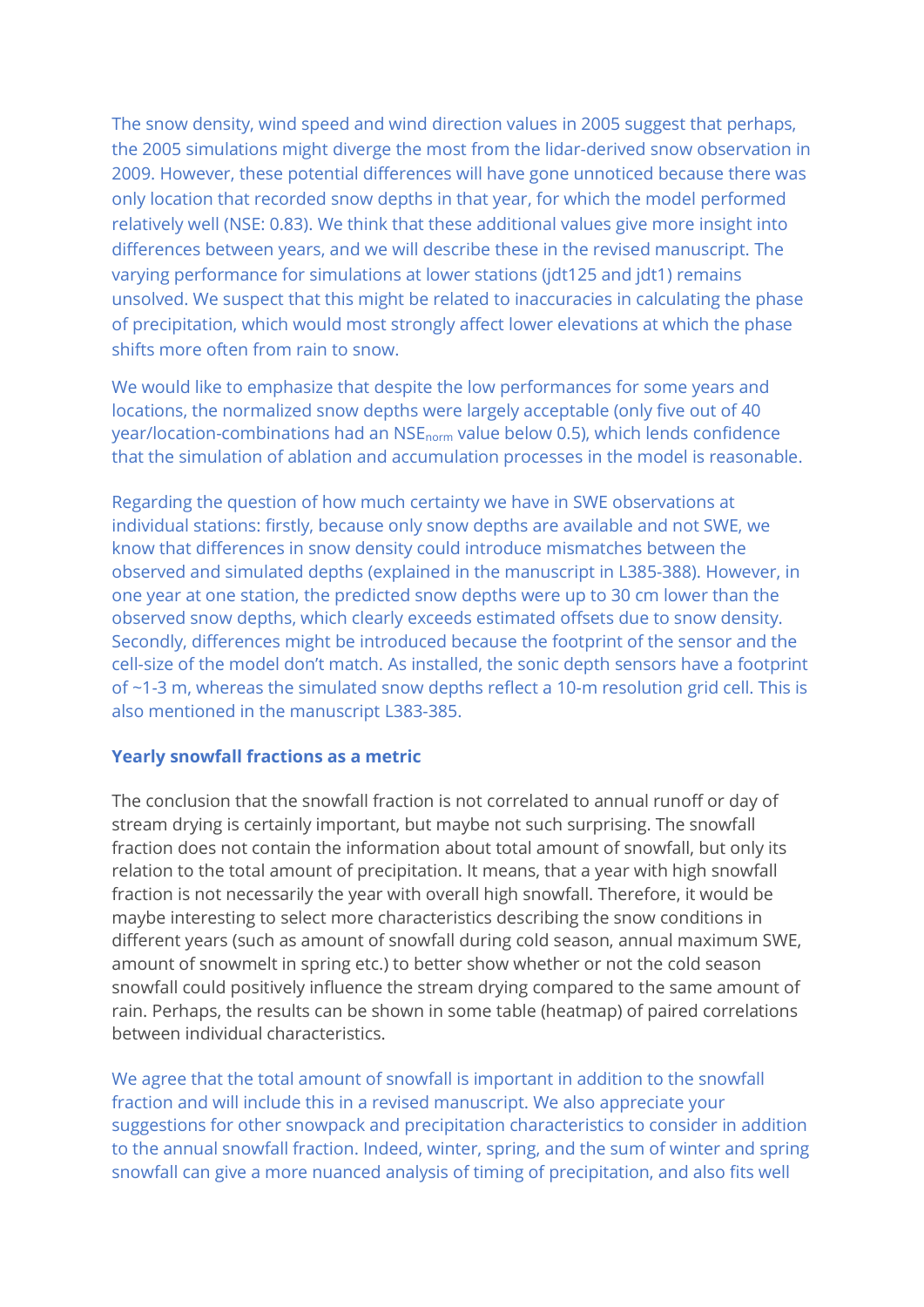with our comparison to timing of SWI. Including several metrics might indeed be efficiently shown in a heat map, and we explored this for several additional metrics in Figure R1.2. For the years in which we have sufficient data available, we will also further investigate the relationships between SWE and the melt-out date and melt-rates, such as in Trujillo and Molotch (2014), and potentially include these as variables to explain stream discharge and/or drying. For now, we calculated the (linear) melt rate based on the amount of time it took to completely melt the snow pack from 40% snow coverage (i.e., SCA = 0.4), and represented snow-coverage as the amount of days that the catchment was covered more than 50% (SCA > 0.5). We also included a flashiness index for SWI (Richards-Baker Flashiness Index; Baker et al., 2004). Scatter plots for significant correlations are shown in Figure R1.3.

Because snowfall fraction at the rain-snow transition varies widely from year to year and is one of the most visible manifestations of hydrological changes in this zone that may affect aboveground storage, we would still like to give extra attention to this metric. Although it may be "unsurprising" to some, others may expect it to directly impact stream discharge and/or stream drying, especially in temporally coarser models (e.g., Berghuijs et al., 2014; an analysis that relies on the Budyko water balance framework) or long-term analyses (e.g., Irannezhad et al., 2014).



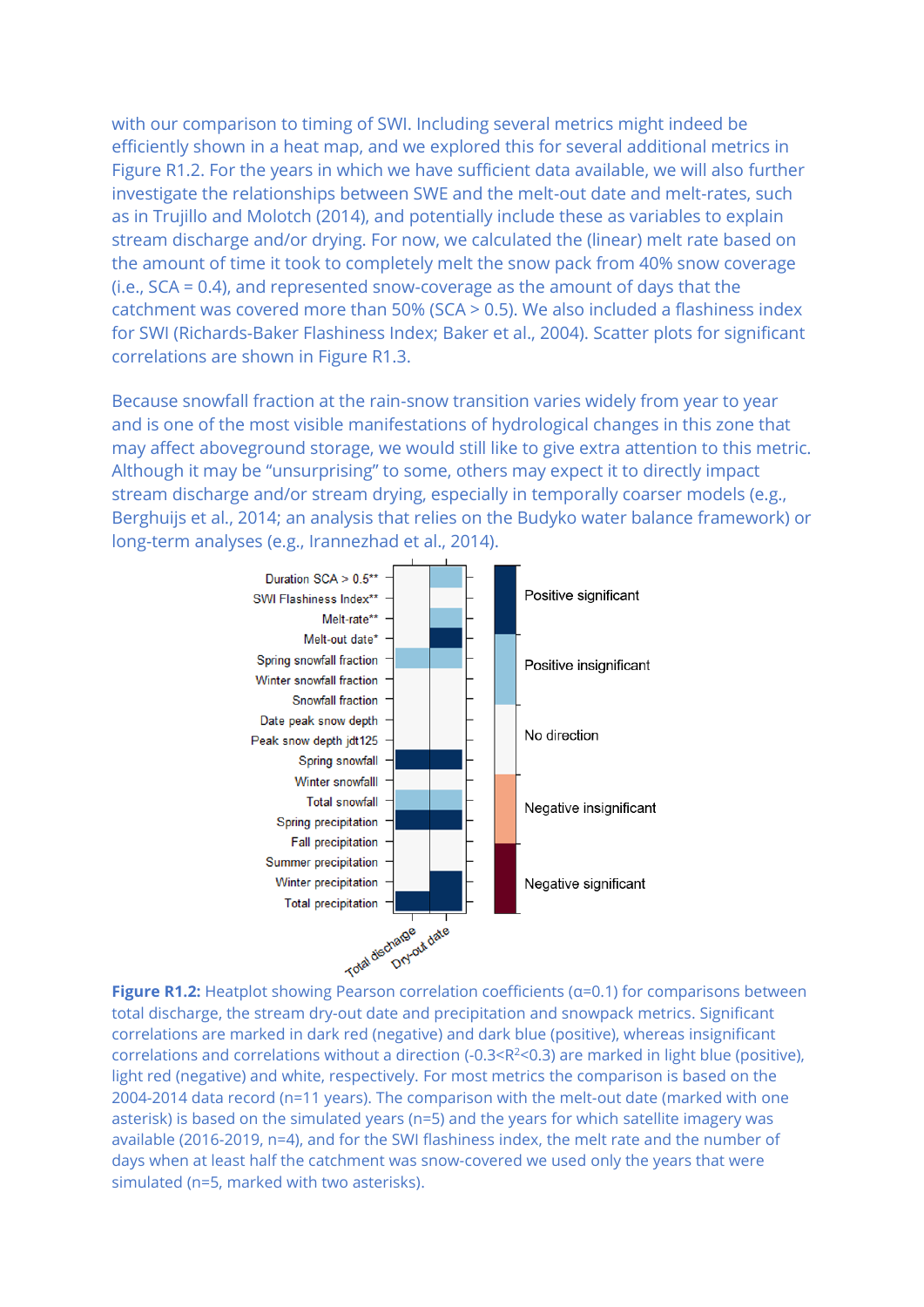

**Figure R1.3:** Scatter plots of statistically significant comparisons between precipitation and snowpack metrics and total discharge (blue circles) and stream drying (orange circles). Pearson correlation coefficients ( $R<sup>2</sup>$ ) are given at the top right of each panel, with the corresponding p-value in brackets.

#### **Memory effect**

L 286-288: This part would maybe deserve a bit more attention since it touches the important issue of catchment storage and its "memory effect". I found this partial analysis interesting (despite the fact that results did not confirm an effect of "previous water year precipitation"). Therefore, I suggest some extension of the related text.

We appreciate this suggestion and will include more information about the (lack of) memory effect we found in Johnston Draw. Because the stream dries at the outlet in 16 of the 18 years from 2003-2020, it may be difficult to detect any effect of the previous water year precipitation from surface flow data alone. Unfortunately we do not have any groundwater level data to further investigate if and how the memory effect is reflected in subsurface water storage. The frequent stream drying and high potential evaporation rates in this semi-arid, high desert system do suggest that the water that is accessible to plants will be used in the growing season, reducing any memory effect from the shallow, 'active' subsurface storage.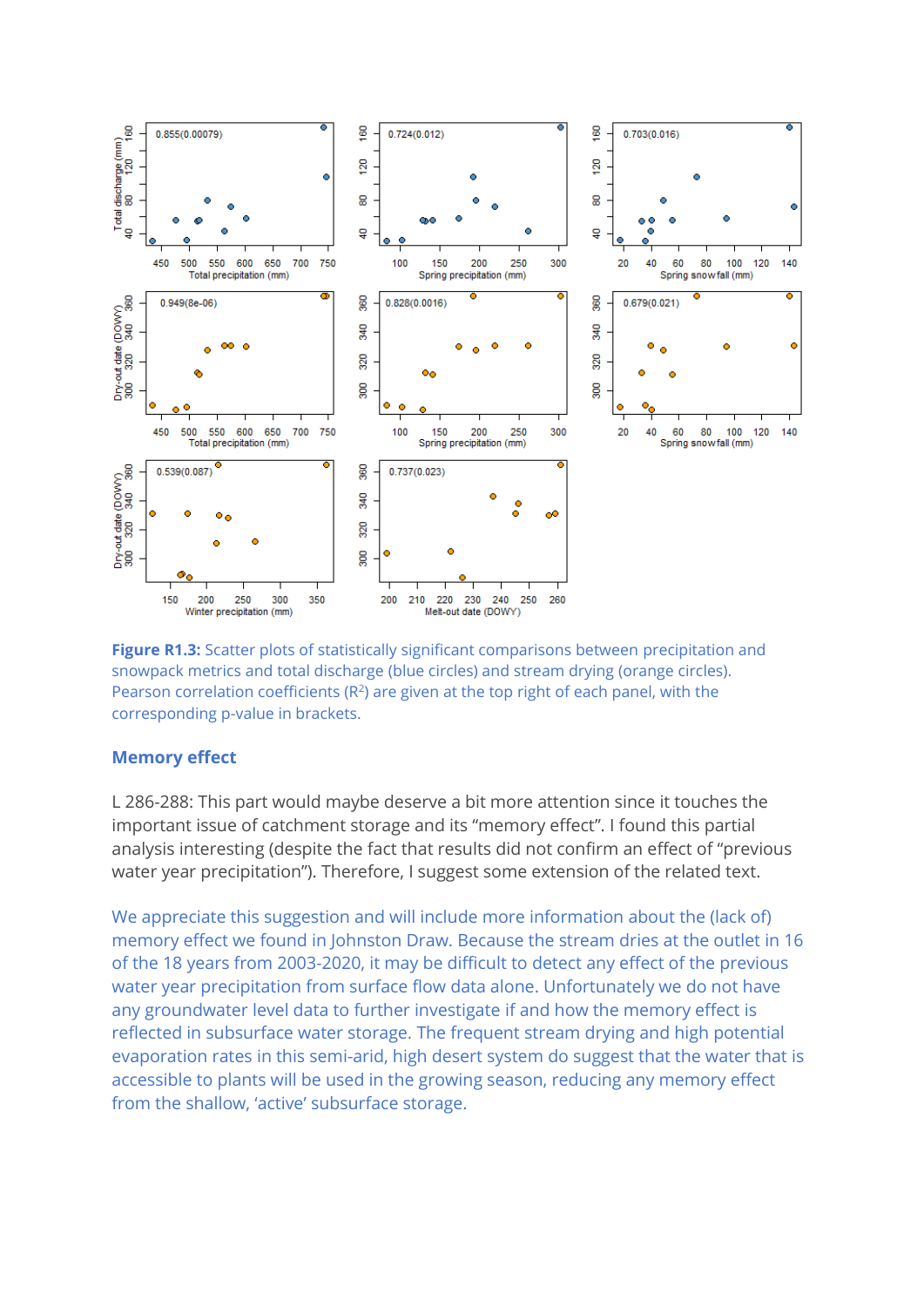## **Proper SWI accounting to compare with drying**

L 297-300: For day of stream drying, would it make more sense to account for sum of SWI preceding the day of stream drying instead of annual sum of SWI?

Thank you for this suggestion. Indeed, any SWI that occurs after the stream dries out cannot have any effect on the date of stream drying. In this catchment, however, the dry summers usually result in very little additional SWI (2.0%, 0.2%, 1.7%, and 0% of annual SWI for 2005, 2009, 2010 and 2011, respectively), meaning the impact of having used annual SWI during these years did not lead to different conclusions. In 2014, the difference was larger (16.5% of annual SWI occurred after the stream dried), which is partly because the dry-out date of the stream was ~1.5 month earlier than in the other years (13 July vs. 25-26 August). We will adapt the metric in the revised manuscript.

## **Figures that better illustrate main findings**

Although, I found the reasoning presented in results and discussion sections correct, the supporting illustrations are, in my opinion, less informative and I am not sure whether they fully support all the results and interpretation. For example, one of the main conclusions is that temporal distribution of SWI is more important than its total amount. While I agree with that, it is difficult to me to clearly see this in figures which mostly shows only time series (Figs. 4 and Fig.5). I do not have any clear suggestion how to make figures more informative and supporting the results, but I would encourage authors to reconsider their illustrations and perhaps add another figure which would better show how the timing of SWI influence the runoff response.

Thank you for this remark. It is for us very important that we capture our main findings in the figures and appreciate your comment to make us aware of this. We will have another look at the figures and brainstorm about how to better represent our finding regarding the timing of SWI and runoff response. Perhaps, a combination with the heat plot suggested earlier (see Figure R1.2 for a preliminary version) might be a helpful way to visualize this.

## **Technical corrections**

L 116: The decrease in streamflow should be expressed in mm/decade to be comparable with other characteristics.

Thank you for pointing this out. We now divided the trend (-0.75  $*$  10 $^6$  m<sup>3</sup>/decade) by the surface area (54.44  $km^2$ ) and will include the new trend as -13.8 mm/decade in the text of the revised manuscript.

L 138: "stage height-discharge relationship". Maybe more common term "rating curve" would be better.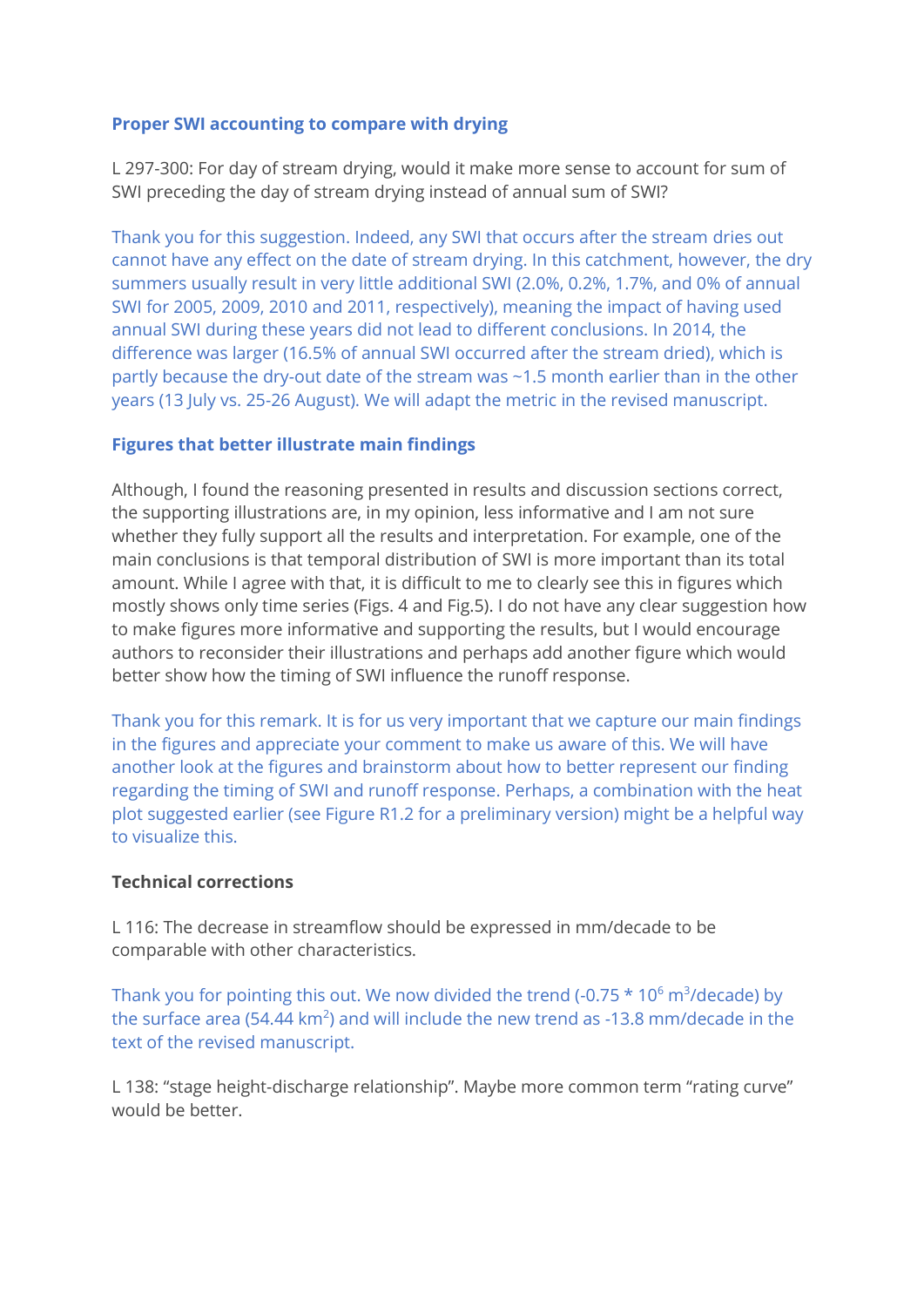We don't hold any preference between the two terms since we are familiar with both, but will adapt it to rating curve in the revised manuscript to avoid confusion with any future readers.

L 193: "Trujillo et al. (2019, manuscript in preparation)". As it seems from references, this paper has been already published.

The Trujillo et al., (2019) reference refers to an AGU abstract, which has been presented at the 2019 AGU Fall Meeting. The corresponding manuscript is still in preparation. We will add "AGU Fall Meeting" to the bibliography so that this is clear. Also, there should have been a semicolon after 2019. The reference now reads "2019; (in preparation)".

Fig. 6a: The annual discharge is related to the precipitation at jdt125 climate station. Why not to show catchment mean precipitation instead? If I understood correctly, the model interpolates stational data to a catchment scale using some kind of elevation dependency. Therefore, to show catchment precipitation in Fig. 6a makes more sense to me to make it better comparable to catchment runoff.

We used precipitation at the climate station rather than simulated precipitation so that we could include additional years in the dataset (2004-2014) without having to run the model for the additional years. Catchment-average precipitation for the years that we did model was linearly related ( $R^2$ : 0.93) to the precipitation at jdt125 (Figure R1.4). That precipitation at this lowest elevation station is slightly lower than the simulated catchment-average precipitation, based on four stations, is not surprising, since precipitation increases with elevation. All in all, the strong correlation indicates that using precipitation at this station is not expected to lead to a different interpretation. We will include Figure R1.4 (below) in the supplementary material, and refer to it in the text and/or caption of Figure 6 in the revised manuscript.



**Figure R1.4**: Precipitation at jdt125 (the low elevation precipitation gauge) versus the simulated mean catchment precipitation for the years that were modeled.